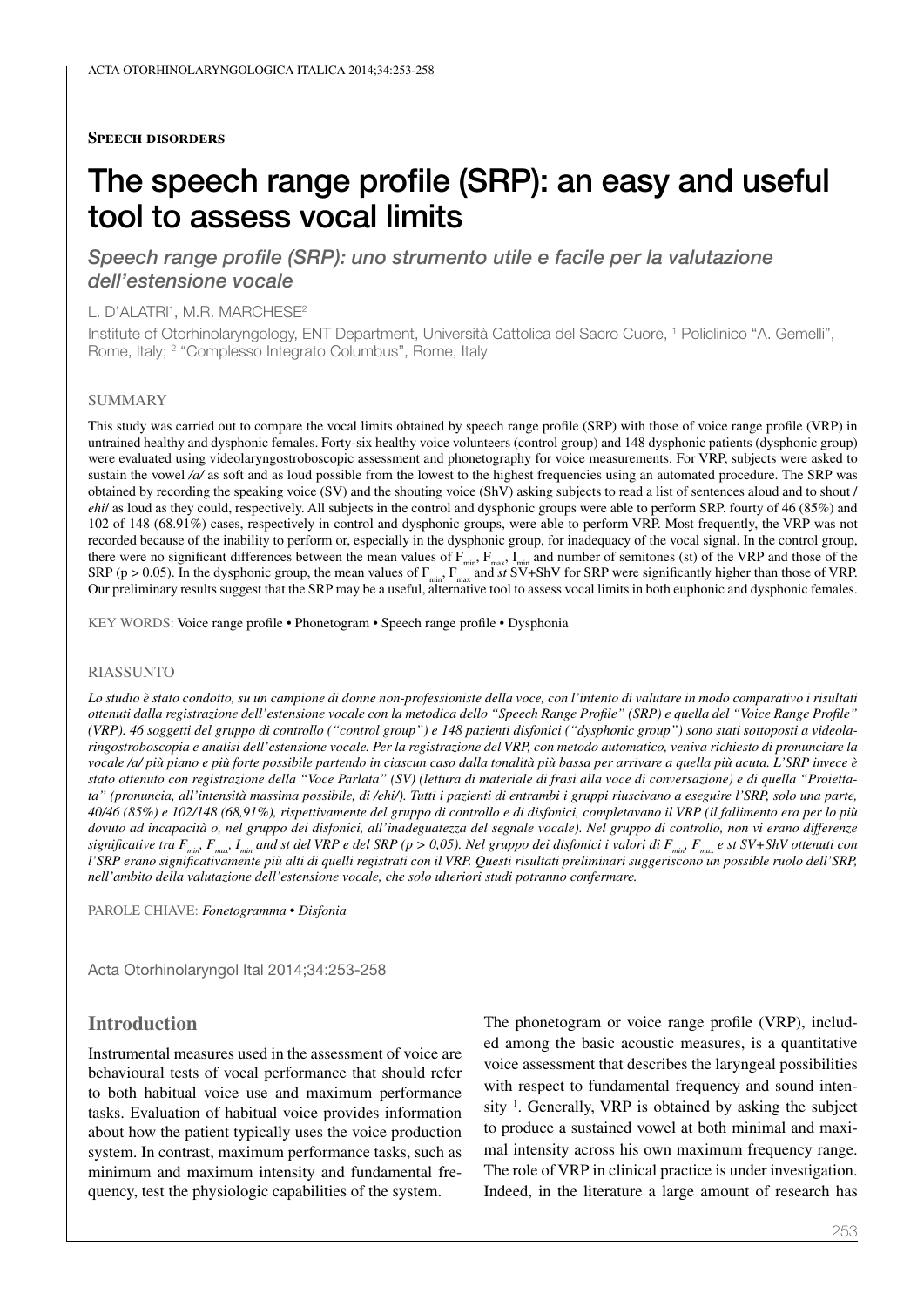been conducted on the VRP characteristics of dysphonic and non-dysphonic patients (elderly <sup>2</sup>, professionally trained and untrained voice users <sup>3</sup>, female professional singers<sup>4</sup>). The data collected so far suggested the clinical usefulness of VRP particularly for distinguishing pathological voice <sup>5-7</sup> from normal voice and for investigating the efficacy of voice treatments (phonosurgery  $1$  or voice therapy). However, there are some factors that limit the use of VRP: task or elicitation variables, the repeated instructions provided to the patient and the number of trials allowed. Moreover, because the VRP is a fundamental frequency (F0)-related measure it cannot be performed in cases of severe dysphonia when the signal is aperiodic or shows strong subharmonics <sup>89</sup>. Finally, in a busy clinic, VRP is a time consuming procedure that may be difficult to employ <sup>10 11</sup>.

The reliability and validity of the VRP is a matter of concern 12, anespecially whether it can adequately reflect the individual's functional speech performance 13. The profile contours have been examined for differences in vocal capabilities across groups of trained and untrained vocal users, males and females, and healthy and dysphonic individual  $1414-16$ . This research has suggested that VRP is more useful as a within-subject measure than as a between-groups measure.

Even if several authors have suggested establishing consistent methodology for elicitation of VRP, to date there are no standardized methods for eliciting maximum phonational frequency and intensity ranges. Factors such as elicitation methods, variability in task instructions, coaching provided to the patient, number of repeated trials and examiner experience may affect determination of vocal limits  $17-20$ .

For this reason, attention has recently given to the speech range profile (SRP) obtained during functional speech activity. Few authors 12 21 have studied the role of SRP for assessment of dysphonia, highlighting the simplicity of the procedure and the shorter amount of time required compared to traditional VRP.

The aim of our study is to compare the range profile obtained by SRP with those obtained by VRP in untrained healthy and dysphonic females. We discuss the role of SRP as a diagnostic tool, emphasizing its advantages in routine voice assessment.

## **Materials and methods**

A total of 46 healthy voice volunteers (*control group*), recruited among the companions of patients, doctors and residents of our department, and 148 dysphonic patients (*dysphonic group*) referred to our voice clinical service, between October 2010 and January 2012, were selected on the basis of the Voice Handicap Index (VHI) questionnaire that assesses the patient's perception of their voice, clinical history and videolaryngostroboscopic assessment.

All subjects met the following inclusion criteria: nonprofessional female speakers, normal hearing as defined by pure-tone thresholds at frequencies from 0.25 to 8 KHz  $( \leq 20$  dB HL), older than 18 years and younger than 70 years. In addition, subjects in the control group had a VHI  $^{22} \le 20$ , no evidence of impairment of motility/movement disorder and no inflammatory/precancerous/congenital lesions, signs of muscle tension dysphonia or history of laryngeal diseases or laryngeal or neck surgery. In the dysphonic group, subjects were included who suffered from dysphonia (VHI greater than 20) from at least three months. Exclusion criteria were history of pulmonary disease, laryngeal surgery, previous speech therapy, malignant or premalignant laryngeal lesions, hormonal voice disorders, and spasmodic or psychogenic dysphonia.

The mean age was 36.61 years (range 19-60 years;  $SD = 12.81$ ) in the control group and 40.08 years (range 18-68 years;  $SD = 12.84$ ) in the dysphonic group. All subjects in both groups were submitted to maximum performance vocal tests as described below.

## *Procedure*

Voice analysis was performed in a quiet room, with the Voice Range Profile program (VRP-model 4326) using the Computerized Speech Lab (model 4300B; Kay Elemetrics), recording with a Shure model SM48 microphone (Evanston, IL) positioned at an angle of 45° at a distance of 30 cm from the patient's mouth. The microphone saturation input was fixed at 6/9 of CH1 and the environmental noise was <30 dB SPL. Each subject recorded two profiles: the VRP and SRP.

## *Voice Range Profile*

To obtain a VRP, an automated procedure was used. Subjects were instructed to phonate using a sustained vowel */a/* as soft and as loud possible from the lowest to the highest frequencies. Prior to recording subjects were asked to practice for at least three times pitch gliding as vocal warming-up to facilitate the production of maximum vocal performance. The low VRP intensity contour was obtained before the upper intensity contour. Low loudness had to be obtained without whispering, while the maximum loudness had to be reached without causing discomfort in the throat. In order to motivate patients to perform to their maximum capacity, the investigator provided verbal support and auditory examples if necessary. The VRP was performed and recorded twice for each intensity contour. The required time to obtain the VRP was a mean of 20 min. The following parameters were analyzed: lowest frequency ( $F_{min}$ , Hz), highest frequency ( $F_{max}$ , Hz), number of semitones ( $st$ ) and minimum intensity ( $I_{min}$ , dB SPL).

## *Speech Range Profile*

In order to obtain the SRP, we recorded the speaking (SV) and shouting voice (ShV). The SV was carried out by ask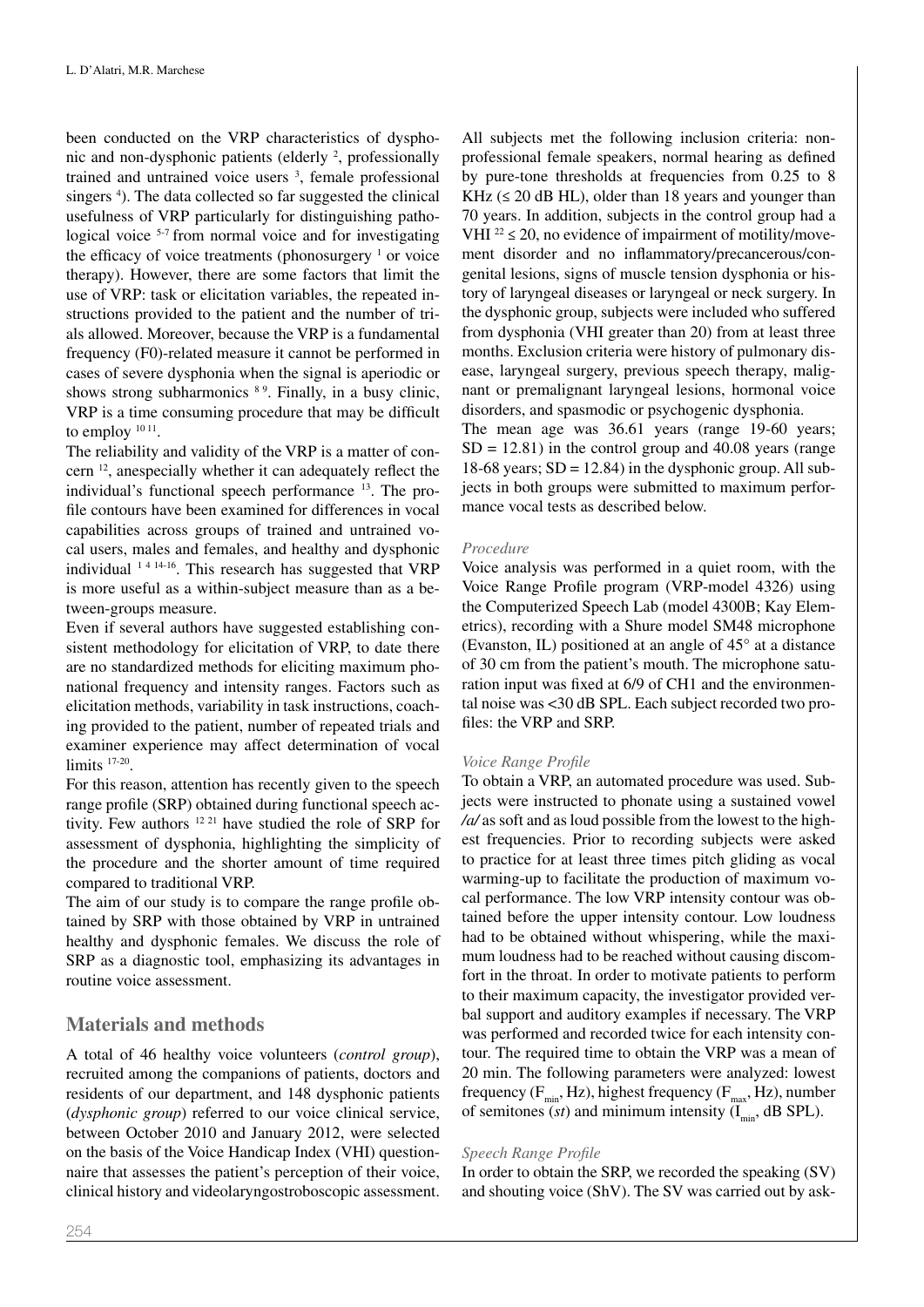ing subjects to read aloud twice 20 sentences at their most comfortable pitch and loudness as in daily conversation. Subjects were allowed to practice reading the sentences aloud before actual recording. The sentences were chosen to be characterized by different prosodic features (i.e.: interrogative, affirmative, exclamatory) and to express different feelings (i.e.: happiness, sadness, disbelief, disappointment) (Table I). The ShV was obtained by asking patients to say twice /*ehi*/ as loud as they could. The examiner provided suggestions such as *"Imagine being in a street where there is a lot of traffic noise. You have to call someone who is away from you, on the other side of the street"*. The subjects were asked to practice the performance for at least three times before the recording. Overall, the procedure to obtain the SRP reTable I. The list of sentences used for the speaking voice (SV) analysis.

- 1. Che ore sono? *(What time is it?)*
- 2. Come ti chiami? *(What's your name?)*
- 3. Che tempo fa? *(What's the weather like?)*
- 4. Ti è piaciuto il film? *(Did you like the movie?)*
- 5. Verrai alla festa? *(You will come to the party?)*
- 6. Cosa c'è per cena? *(What's for dinner?)*
- 7. Hai lavorato tanto? *(You worked so hard?)*
- 8. Non venire più. Sono stanca dei tuoi tira e molla *(Go away. I'm tired of your shilly-shallying)*
- 9. Guardate! Non sono più solo! *(Look I'm no longer alone!)*
- 10. Ti prego perdonami! *(Please forgive me!)*
- 11. Non ne posso più. Questa storia deve finire *(I can't take it anymore. This has got to stop)*
- 12. Che bello! Sarà un viaggio magnifico *(How beautiful! Will be a nice trip!)*
- 13. Non ti chiedo pietà. Voglio giustizia *(I do not ask for mercy. I want justice to be done)*
- 14. Smettetela. Non voglio più ascoltarvi *(Stop it I do not want to listen to you)*
- 15. Mi piace tanto. Me lo regali? (*I like it very much. Will you give it to me?)*
- 16. Non voglio più faticare. Tanto non serve a nulla *(I do not want to sweat, it's useless)*
- 17. Vieni qui voglio vedere come ti sei ridotto *(Come here, I want to see what a mess you're in!)*
- 18. Insomma mi vuoi ascoltare una buona volta? *(Will you listen to me this time?)*
- 19. No! A queste condizioni non ci sto *(No, I don't agree with these conditions)*
- 20. Non è possibile! È meraviglioso *(That's not possible! It's wonderful)*

quired an average time of 10 min for each subject.

To test the repeatability of the SRP, we recorded it three times in 40 randomly selected subjects (20 subjects of control group and 20 of dysphonic group). Each test was performed after one hour from the other.

The parameters analyzed in the SRP were: lowest frequency ( $F_{min}$ , Hz) of the SV, highest frequency ( $F_{max}$ , Hz) of the ShV, number of semitones (*st* SV+ShV) between the  $F_{min}$  of the SV and  $F_{max}$  of the ShV and minimum intensity of the SV  $(I_{min}$ , dB SPL).  $F_{min}$  and  $F_{max}$ , for both VRP and SRP, were considered eligible when they were detected at least twice in the profile area.

Statistical analyses were performed with the software package SPSS (version 10.0 for Windows; SPSS Inc., Chicago, Ill). The analysis of variance (ANOVA) was used for continuous variables. A *p* value < 0.05 was considered to be significant.

## **Results**

By videolaryngostroboscopic assessment, we identified different vocal fold lesions or defects in the dysphonic group as reported in Table II. All subjects in the control and dysphonic groups were able to perform SRP, whereas 40/46 (85%) and 102/148 (68.91%) cases, respectively in the control and dysphonic groups, were able to perform the VRP. In 31/148 (20.94%) cases in the dysphonic group, the vocal signal was inadequate for acoustic analysis. Moreover, the patient's embarrassment and lack of ability to match the pitch did not allow obtaining VRP recordings in 6/46 cases in the control group and in 15/148 in the dysphonic group (5 cases of unilateral vocal fold paralysis, 1 case of Table II. Distribution of vocal cord diseases observed by videolaryngostroboscopic assessment.

|                          | <b>Incidence</b> | Percentage |
|--------------------------|------------------|------------|
| <b>UVFP</b>              | 25/148           | 16.89%     |
| Reinke's oedema          | 21/148           | 14.18%     |
| Vocal cyst               | 15/148           | 10.13%     |
| Vocal polyp              | 34/148           | 22.97%     |
| Vocal nodules            | 37/148           | 25%        |
| Muscle tension dysphonia | 16/148           | 10.81%     |

*UVFP = unilateral vocal fold paralysis*

cyst, 3 cases of polyp, 2 cases of Reinke's oedema, 2 for muscle tension dysphonia and 2 for nodules).

Analysis of the three repeated recordings of SRP in randomly selected subjects of the control and dysphonic groups showed no significant differences between the values of  $F_{min}$ ,  $F_{max}$ ,  $I_{min}$  and *st* (p > 0.05) (Table III).

For statistical analysis, we included only subjects who were able to perform both SRP and VRP (control group 40/46, dysphonic group 102/148). For both groups, the mean values of  $F_{min}$ ,  $F_{max}$ ,  $I_{min}$  and *st* of the SRP and the VRP are shown in Tables IV and V.

In the control group, statistical analysis did not reveal any significant differences between the mean values of  $F_{min}$ ,  $F_{\text{max}}$ , I<sub>min</sub> and *st* of the VRP and those of SRP (p > 0.05). In the dysphonic group, the mean values of VRP parameters were statistically different compared to those of SRP. In particular, the mean values of  $F_{min}$ ,  $F_{max}$  and *st* SV+ShV of SRP were significantly higher  $(p<0.05)$  compared to VRP, whereas the mean value of  $I_{\text{min}}$  of SRP was significantly lower ( $p < 0.05$ ).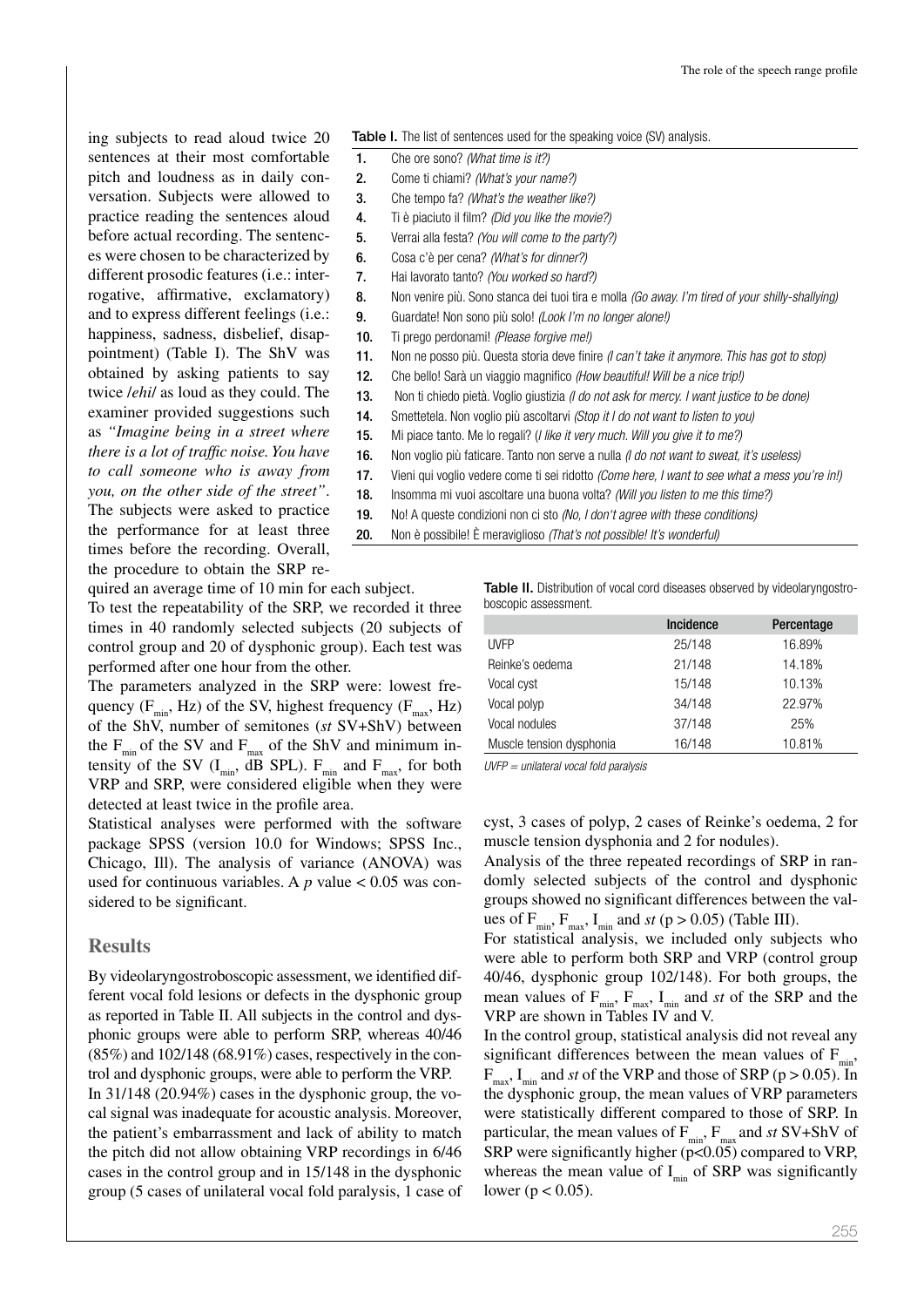|                                | 1st<br>recording      | 2nd<br>recording      | 3rd<br>recording      |        |
|--------------------------------|-----------------------|-----------------------|-----------------------|--------|
| $F_{\text{min}}$ (Hz $\pm$ SD) | 164.66 ( $\pm$ 11.76) | 169.23 ( $\pm$ 13.32) | 163.96 $(\pm 10.63)$  | > 0.05 |
| $F_{\text{max}}$ (Hz $\pm$ SD) | 406.68 ( $\pm$ 64.25) | 424.76 ( $\pm$ 37.81) | 418.36 ( $\pm$ 39.49) | > 0.05 |
| $I_{min}$ (dB)                 | 66.58 ( $\pm$ 3.18)   | $65.74 \ (\pm 2.49)$  | $68.82 \ (\pm 2.98)$  | > 0.05 |
| st                             | 16.64 $(\pm 3.78)$    | $15.94 \ (\pm 1.29)$  | $17.51 \ (\pm 2.15)$  | > 0.05 |

Table III. Mean values, standard deviations and statistical significance of the differences between each parameters obtained in three repeated recordings of SRP.

 $SRP =$  speech range profile;  $F_{min} =$  minimum frequency;  $F_{max} =$  maximum frequency;  $I_{min} =$  minimum intensity; st = number of semitones; SD = standard deviation.

## **Discussion**

For many years, VRP was used in the classification of singing voice and in diagnosis of dysodia  $3$ . Nevertheless, due to the ease of handling and the advantage in providing visual results, over time VRP has become widely used to check the frequency range of phonation even in non-professional voice users 24. At present, the basic protocol for functional assessment of voice pathology proposed by the European Laryngological Society (ELS)<sup>1</sup> includes VRP. As widely accepted in the literature, the critical points of a phonetogram are the highest and lowest frequencies and the softest intensity  $52526$ . However, even if these three points may reflect the individual's physiological vocal limits or capacity, several author <sup>12 17 18</sup> have discussed their reliability and validity. Indeed, the VRP is subject to different procedural factors that can lead to high intra- and inter-subject variability <sup>27</sup>. Basing on our long-standing clinical experience, we noted that nonprofessional voice users often show trouble in performing VRP, with both the traditional and the fully automated procedures.

Traditional VRP is recorded using sustained phonation. Accordingly, it cannot obtain information about the real speech abilities that one may exhibit during connected speech, projected voice and shouting voice. Some researchers <sup>21 28 29</sup> have utilized SRP to obtain a two dimensional graphical representation of frequency and intensity during speech performances such as counting or reading aloud. Ma et al.  $12$  studied the effects of voice disorders in vocally untrained women, comparing VRP and SRP of dysphonic cases with those of healthy controls. Moreover, Siupsinskiene <sup>3 29</sup> studied the differences of quantitative parameters of VRP and SRP between trained and untrained voices in order to examine the effects of training on vocal capabilities. They showed the utility of selected parameters for evaluation of voice in healthy and dysphonic professional speakers. Nevertheless, currently there is not yet a standardized protocol to obtain the SRP. To our knowledge, no studies have compared performance obtained with VRP and SRP in the same group of speakers. In this study, after evaluating the repeatability of the SRP procedure, we compared the range profiles obtained with the SRP to those obtained with the VRP in untrained healthy and dysphonic females.

Table IV. Mean values, standard deviations and statistical significance of the differences between each parameter obtained by VRP and SRP in the control group (40/46 subjects).

|                                | <b>VRP</b>            | <b>SRP</b>            | p      |
|--------------------------------|-----------------------|-----------------------|--------|
| $F_{\text{min}}$ (Hz $\pm$ SD) | 158.63 ( $\pm$ 12.93) | 162.37 ( $\pm$ 15.49) | > 0.05 |
| $F_{\text{max}}$ (Hz $\pm$ SD) | 469.53 ( $\pm$ 70.38) | 444.80 ( $\pm$ 46.98) | > 0.05 |
| $I_{min}$ (dB)                 | 64.42 ( $\pm$ 2.29)   | 63.57 ( $\pm$ 2.99)   | > 0.05 |
| st                             | 19.28 ( $\pm$ 3.05)   | $18.85 (\pm 1.71)$    | > 0.05 |

 $VRP =$  voice range profile;  $SRP =$  speech range profile;  $F_{min} =$  minimum frequency;  $F_{\text{max}} =$  maximum frequency;  $I_{\text{min}} =$  minimum intensity; st  $\stackrel{\text{min}}{=}$  number of semitones; SD *= standard deviation.*

Table V. Mean values, standard deviations and statistical significance between each parameter obtained by VRP and SRP in the dysphonic group (102/148 subjects).

|                                | <b>VRP</b>             | <b>SRP</b>            | p      |
|--------------------------------|------------------------|-----------------------|--------|
| $F_{\text{min}}$ (Hz $\pm$ SD) | $145.55 \ (\pm 27.07)$ | 163.67 ( $\pm$ 29.39) | < 0.05 |
| $F_{\text{max}}$ (Hz $\pm$ SD) | $355.27 (\pm 81.01)$   | 373.81 ( $\pm$ 64.63) | < 0.05 |
| $I_{min}$ (dB)                 | 68.29 ( $\pm$ 5.0)     | 66.06 ( $\pm$ 3.99)   | < 0.05 |
| st                             | 13.91 ( $\pm$ 3.36)    | 15.92 ( $\pm$ 3.11)   | < 0.05 |

*VRP* = voice range porfile; *SRP* = speech range profile;  $F_{\text{min}}$  = minimum frequency;  $F_{\text{max}}$  = maximum frequency;  $I_{\text{min}}$  = minimum intensity; st = number of semitones; SD *= standard deviation.*

Our results showed that all patients in both groups were able to perform the SRP in contrast to VRP. For VRP recordings, only vocal signals with jitter values beyond the threshold are accepted  $89$ . Indeed, in the dysphonic group the inadequacy of the vocal signal was the most frequent condition that prevented the recording. Other factors such as the patient's embarrassment and lack of ability to match the pitch also made it difficult to perform VRP recordings in both dysphonic and healthy speakers.

The literature reports that to obtain a satisfactory VRP around  $20-30$  min are necessary  $10^{-11}$ . In our experience, the time spent for the VRP is consistent with these data. In contrast, overall the procedure that we utilized for SRP required an average time of 10 min for each subject. Our SRP included the reading aloud and shouting voice tasks that are easy to perform because they reflect habitual speech behaviours.

In the control group, the differences between the VRPs and SRPs parameters were not significant. In the dysphonic group, the mean values of all parameters of SRP were statistically different compared with the VRP ones.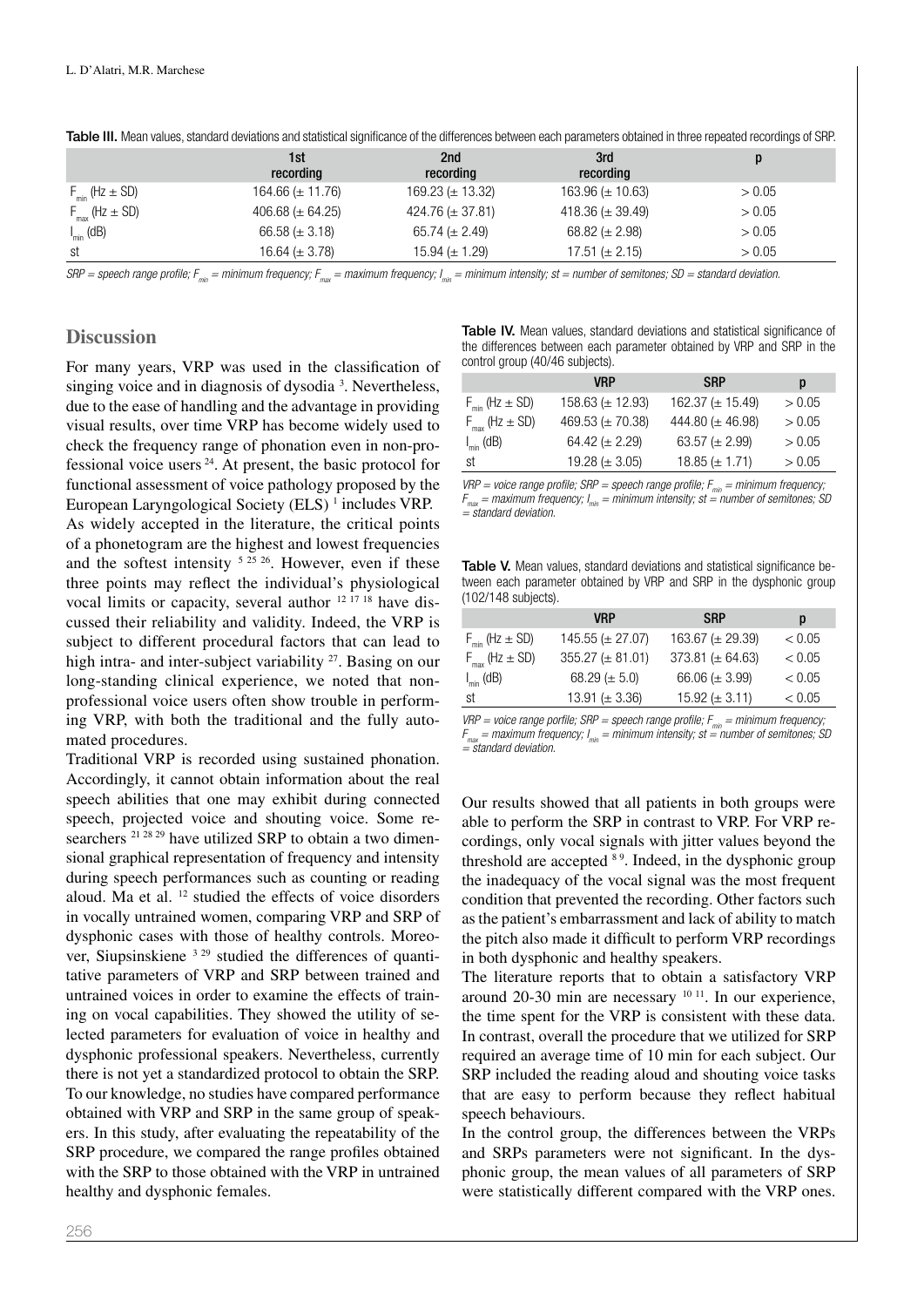The mean SRP  $I_{\text{min}}$  was significantly lower than that of the VRP. For dysphonic patients, sustained phonation at softest intensity levels as required by VRP implies a high phonatory threshold pressure. Indeed, in the presence of a vocal fold disease that impairs the mass or motility, vibration at a very low airflow rate is limited  $25$ . The reading aloud task of the SRP allows a more physiological use of voice and better regulation of subglottal pressure. In the dysphonic group, the mean SRP  $F_{min}$ , SRP  $F_{max}$  and SRP *st* were significantly higher than that of VRP. To elicit the vocal limits, using the VRP fully automated procedure, it is necessary to realize rapid variations of the vocal fold tension. An increase of the fold mass or an impairment in motility or mucosal wave may not allow to quickly and accurately adjust the vocal fold length needed to obtain frequency variations. VRP using sustained vowel prolongations may not always reliably elicit true physiological voice limits. In particular, to elicit the SRP  $F_{\text{max}}$  we asked patients to shout /*ehi*/ as loud as possible. This task was always very easy to perform by the patient, while sustained phonation gliding to the highest tone often led to voice breaks or being out of tune.

In conclusion, our data suggest that the SRP is a reproducible procedure which is easier and faster to administer than the VRP. Both untrained healthy and dysphonic females demonstrated greater compliance in performing it. In the healthy group, the vocal limits derived from the two vocal profiles were similar, while in dysphonic subjects the SRP area was larger compared with that of VRP. This suggests that in healthy subjects the SRP can be an alternative procedure to VRP. On the other hand, in dysphonic patients, considering the aforesaid limits of VRP, one may assume that the SRP provides reliable vocal limits, although further evidence it is needed to demonstrate this with certainty.

Nevertheless, it is important to highlight that determination of  $F_{\text{max}}$  using the shouting voice is not recommended in the early postoperative assessment after phonosurgery. Nonetheless, the procedure allows understanding the limits of speaking voice by providing an overall estimation of early functional outcome.

Further research is needed to evaluate the role of SRP in untrained males, as well in children, adolescents and older individuals. Moreover, it will be necessary to assess the sensitivity of SRP in detecting changes following medical, surgical and behavioural voice treatments.

## **References**

- <sup>1</sup> Dejonckere PH, Bradley P, Clemente P, et al. *A basic protocol for functional assessment of voice pathology, especially for investigating the efficacy of (phonosurgical) treatments and evaluating new assessment techniques*. Eur Arch Otorhinolaryngology 2001;258:77-82.
- <sup>2</sup> Teles-Magalhaes LC, Pegoraro-Krook MI, Pegoraro R. *Study of elderly females' voice by phonetography*. J Voice 2000;14:310-21.
- Siupsinskiene N. *Quantitative analysis of professionally trained versus untrained voices*. Medicina (Kaunas) 2003;39:36-46.
- <sup>4</sup> Lamarche A, ternstrom S, Pabon P. *The singer's voice range profile: female professional opera soloists*. J Voice 2008;4:410-26.
- <sup>5</sup> Heylen L, Wuyts FL, Mertens F, et al. *Evaluation of the vocal performance of children using a voice range profile index.* J Speech Lan Hear Res 1998;41:232-8.
- <sup>6</sup> McAllister A, Sederholm E, Sundberg J, et al. *Relations between voice range profiles from patients with organic vocal fold pathologies*. J Voice 1994;8:230-90.
- <sup>7</sup> Behrman A, Agresti CJ, Blumstein E, et al. *Meaningful features of voice range profiles from patients with organic vocal fold pathologies.* J Voice 1996;12:540-50.
- <sup>8</sup> Pabon JPH, Plomp R. *Automatic phonetogram recording supplemented with acoustical voice-quality parameters*. J Speech Hear Res 1988;31:710-22.
- <sup>9</sup> Speyer R, Weineke GH, van Wijck-Warnaar I, et al. *Effects of voice therapy in the voice range profiles of dysphonic patients*. J Voice 2003;17:544-56.
- <sup>10</sup> Pabon J. *Objective acoustic voice-quality parameters in the computer phonetogram*. J Voice 1991;5:203-16.
- Titze IR, Wong D, Milder MA, et al. *Comparison between clinician-assisted and fully automated procedures for obtaining a voice range profile*. J Speech Hear Res 1995;38:526-35.
- <sup>12</sup> Ma E, Robertson J, Radford C, et al. *Reliability of speaking and maximum voice range measures in screening for dysphonia*. J Voice 2007;21:397-406.
- <sup>13</sup> Kent RD, Kent JF, Rosenbek JC. *Maximum performance tests of speech production*. J Speech Hear Disord 1987;52:367-87.
- <sup>14</sup> Awan SN. *Phonetographic profiles and F0-SPL characteristics of untrained versus trained vocal groups*. J Voice 1991;5:41-50.
- <sup>15</sup> Akerland L, Gramming P, Sundberg J. *Phonetogram and averages of sound pressure levels and fundamental frequencies of speech: comparison between female and nonsingers*. J Voice 1992;6:55-63.
- <sup>16</sup> Gramming P. *Non-organic dysphonia: phonetograms for pathological voices before and after therapy*. Scand J Logopedics Phoniatrics 1988;1:3-16.
- <sup>17</sup> Coleman RF. *Sources of variation in phonetogram*. J Voice 1993;7:1-14.
- <sup>18</sup> Gramming P, Sundeberg J, Akerlund L. *Variability of phonetograms*. Folia Phoniatr 1991;43:79-92.
- <sup>19</sup> Sihvo M, Laippala P, Sala E. *A study of repeated measures of softest and loudest phonation*. J Voice 2000;14:161-9.
- <sup>20</sup> Zraick RI, Nelson JL, Montague JC, et al. *The effect of task on determination of maximum phonation frequency range*. J Voice 2000;14:154-60.
- <sup>21</sup> Hacki T. *Comparative speaking, shouting and singing voice range profile measurement: physiological and pathological aspects*. Logoped Phoniatr Vocol 1996;21:123-9.
- Jacobson BH, Johnson A, Grywalsky C, et al. *The voice handicap index (VHI): development and validation*. Am J Speech Lang Pathol 1997;6:66-70.